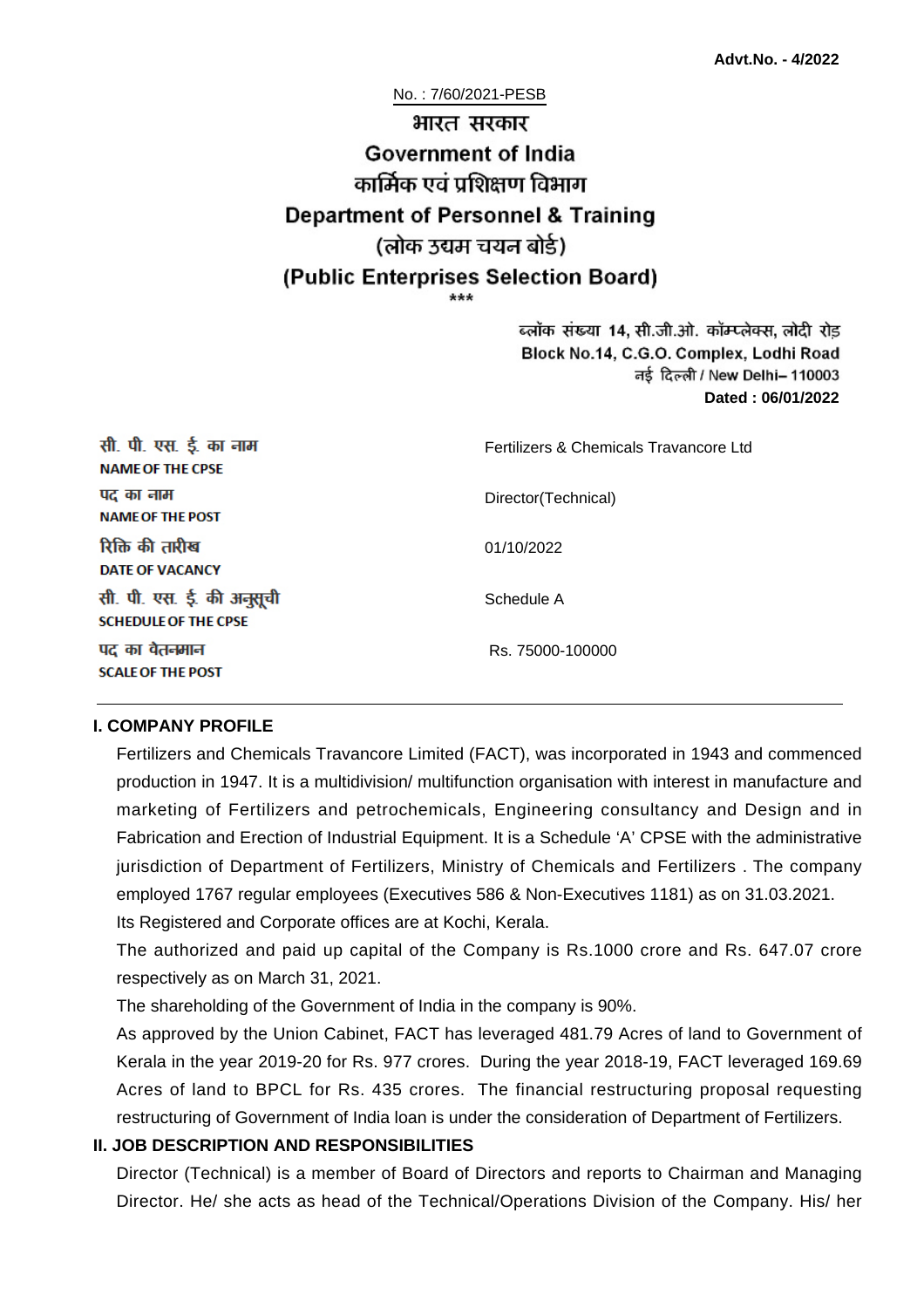responsibilities include exercise of control over the efficient operation of the plants of the Company in a manner which would ensure optimum utilization of resources. He/ she also acts as Principal Adviser of the Company in all technical and operations matters.

# **III. ELIGIBILITY**

**1. AGE :** On the date of occurrence of vacancy (DOV)

| Age of superannuation 60 years |                                                                                             |                |                                                                                             |  |
|--------------------------------|---------------------------------------------------------------------------------------------|----------------|---------------------------------------------------------------------------------------------|--|
| <b>Internal</b>                |                                                                                             | <b>Others</b>  |                                                                                             |  |
| <b>Minimum</b>                 | <b>Maximum</b>                                                                              | <b>Minimum</b> | <b>Maximum</b>                                                                              |  |
| 45                             | 2 years residual service as on<br>the date of vacancy w.r.t. the<br>date of superannuation. | 45             | 3 years residual service as on<br>the date of vacancy w.r.t. the<br>date of superannuation. |  |

## **2. EMPLOYMENT STATUS:**

The applicant must, on the date of application, as well as on the date of interview, be employed in a regular capacity – and **not** in a contractual/ad-hoc capacity – in one of the followings :-

(a) Central Public Sector Enterprise (CPSE) (including a full-time functional Director in the Board of a CPSE);

(b) Central Government including the Armed Forces of the Union and All India Services;

(c) State Public Sector Enterprises (SPSE) where the annual turnover is **Rs 1500 crore or more**;

(d) Private Sector in company where the annual turnover is **Rs 1500 crore or more. Preference would be given to candidates from listed companies.**

(\* The average audited annual turnover of three financial years preceding the calendar year in which the post is advertised shall be considered for applying the approved limits)

# **3. QUALIFICATION:**

The applicant should be an Engineering graduate preferably in Chemical Engineering from a recognized University/ Institute with good academic record.

Applicants holding MBA/ Post Graduate Diploma in management will have an added advantage.

## **4. EXPERIENCE:**

The applicant should possess technical/ operational experience at a senior level of management in a large organization of repute, out of which at least five years during the last ten years should have been in major Fertilizers/ Chemicals/ Petrochemicals sector.

# **5. PAY SCALE:**

# **(a)Central Public Sector Enterprises-**

## **Eligible Scale of Pay**

- (i) Rs. 7250-8250 (IDA) Pre 01/01/1992
- (ii) Rs. 9500-11500 (IDA) Post 01/01/1992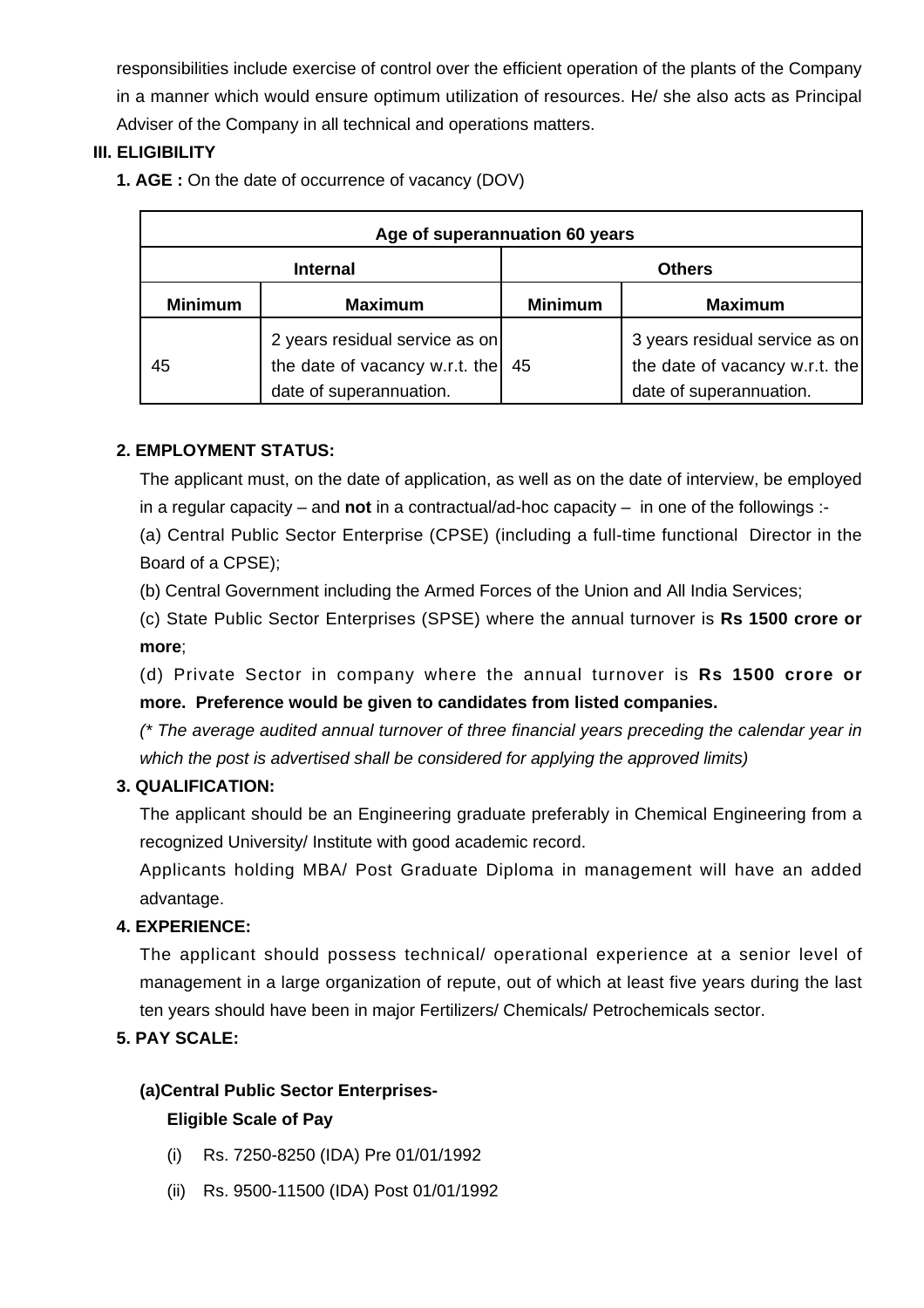- (iii) Rs. 20500-26500 (IDA) Post 01/01/1997
- (iv) Rs. 51300-73000 (IDA) Post 01/01/2007
- (v) Rs. 120000-280000 (IDA) Post 01.01.2017
- (vi) Rs. 18400-22400 (CDA) Pre-revised post 01.01.1996
- (vii) Rs. 37400-67000 + GP 10000 (CDA) post 01.01.2006
- (viii) Rs. 144200-218200 (Level 14) CDA post 01.01.2016

The minimum length of service required in the eligible scale will be one year for internal candidates, and two years for others as on the date of vacancy.

**(b)**

**(i) Applicants from Central Government / All India Services** should be holding a post of the level of Joint Secretary in Government of India or carrying equivalent scale of pay on the date of application.

**(ii) Applicants from the Armed forces of the Union** should be holding a post of the level of Major General in the Army or equivalent rank in Navy/Air Force on the date of application.

**(c)**

 **Applicants from State Public Sector Enterprises/ Private Sector** should be working at Board level position or at least a post of the level immediately below the Board level on the date of application.

### **6. CONDITION OF IMMEDIATE ABSORPTION FOR CENTRAL GOVERNMENT OFFICERS**

Central Government Officers, including those of the Armed Forces of the Union and the All India Services, will be eligible for consideration only on imediate absorption basis.

#### **IV. DURATION OF APPOINTMENT**

The appointment shall be for a period of five years from the date of joining or upto the date of superannuation or until further orders, whichever is earlier.

#### **V. SUBMISSION OF APPLICATIONS**

#### **Applicants should submit their applications on-line only as per the format.**

**1**. The applicants should submit their applications through proper channel as follows:

(a) Government Officers, including those of the Armed Forces of the Union and All India Services: through Cadre Controlling authority;

- (b) CMDs/MDs/Functional Directors in CPSE: through the concerned Administrative Ministry;
- (c) Below Board level in CPSE: through the concerned CPSE;

(d) CMDs/MDs/Functional Directors in State PSE: through the concerned Administrative Secretary and Cadre Controlling Authority, if any, of the State Government;

- (e) Below Board level in SPSE: through the concerned SPSE;
- (f) Private Sector: directly to the PESB.

**2.** Applicants from Private Sector must submit the following documents along with the application form:

(a) Annual Reports of the Company in which currently working for the 3 financial years preceding the calendar year in which the post is advertised **(please provide URL or attach/enclose**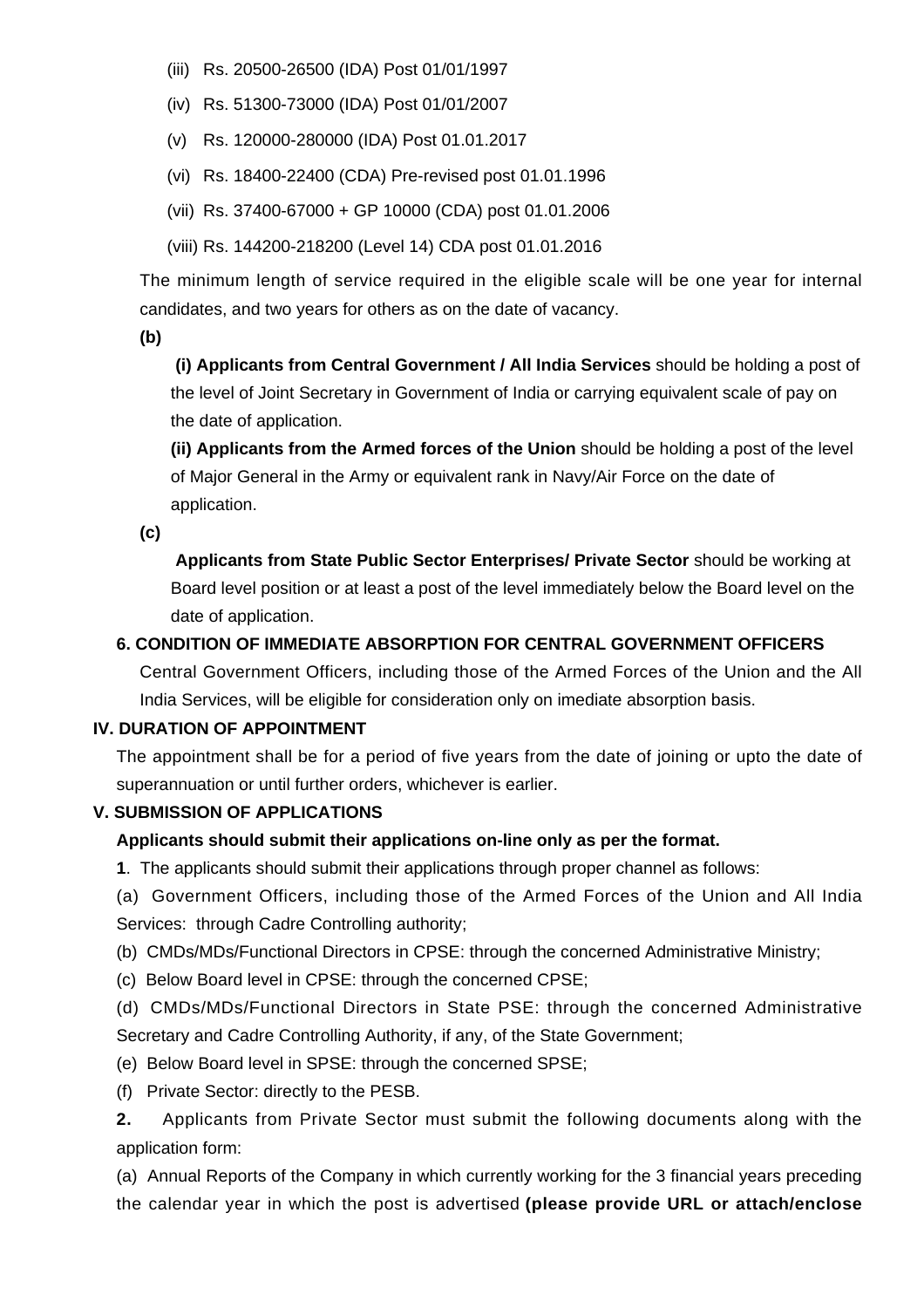## **copies);**

(b) Whether the company is listed or not; if yes, the documentary proof **(please provide URL or attach/enclose copies);**

(c) Evidence of working at Board level or at least a post of the level immediately below the Board level;

(d) Self-attested copies of documents in support of age and qualifications;

(e) Relevant Jobs handled in the past with details

# **VI. UNDERTAKING BY THE APPLICANT**

An applicant has to give an undertaking as a part of the application that he/she will join the post, if selected. If an applicant does not give such undertaking, the application would be rejected.

# **1. For candidates from Central Government/Armed Forces of the Union/ All India Services**

(a) The appointment is on immediate absorption basis.

(b) If a candidate conveys his/her unwillingness to join after the interview is held, he/she would be debarred for a period of two years from the date of interview, for being considered for a Board level post in any CPSE.

(c) Further, if a candidate conveys his/her unwillingness to join after the issue of offer of appointment, he/she would be debarred for a period of two years from the date of offer of appointment for being considered for a Board level post in any CPSE.

## **2. For candidates from CPSE**

(a) If a candidate conveys his/her unwillingness to join after the interview is held, he/she would be debarred for a period of two years from the date of interview, for being considered for a Board level post in any CPSE other than the one to which the candidate belongs.

(b) Further, if a candidate conveys his/her unwillingness to join after the issue of offer of appointment, he/she would be debarred for a period of two years from the date of offer of appointment for being considered for a Board level post in any CPSE other than the one to which the candidate belongs.

## **3. For candidates from SPSE/Private Sector**

(a) If a candidate conveys his/her unwillingness to join after the interview is held, he/she would be debarred for a period of two years from the date of interview, for being considered for a Board level post in any CPSE.

(b) Further, if a candidate conveys his/her unwillingness to join after the issue of offer of appointment, he/she would be debarred for a period of two years from the date of offer of appointment for being considered for a Board level post in any CPSE.

**4.** In the above cases, no request for relaxation or otherwise would be entertained.

## **VII. THE APPLICANTS CAN EITHER**

**(a)** fill up the **Application Form online only** against this Job Description on the website of PESB - http://pesb.gov.in/ and thereafter **forward it online**, as specified in para V(1);

**Or**

**(b)** fill up the **Application Form online only** against this Job Description on the website of PESB - http://pesb.gov.in/, take a printout and send it offline, as specified in para V(1).

## **Last time/date of receipt of complete application duly forwarded to PESB is by 15.00 hours on**